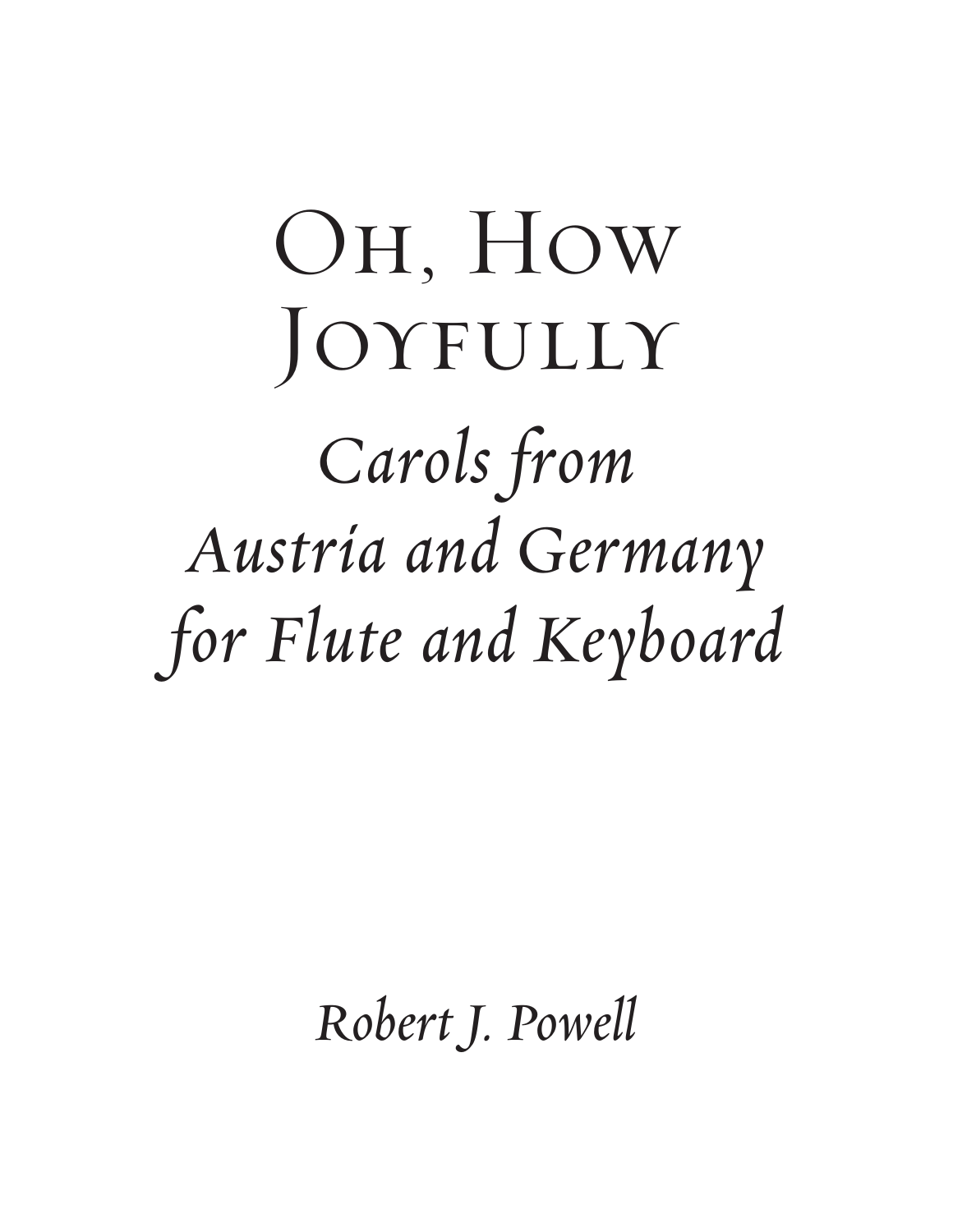# Contents

- 4 Blest Mary Wanders through the Thorn
	- *B*b  *Instrument*
	- *Flute*
	- *Viola*

#### 7 Come Running, You Shepherds

- *B*b  *Instrument*
- *Flute*
- *Viola*

#### 22 Still, Still, Still

- *B*b  *Instrument*
- *Flute*
- *Viola*
- 24 The Shadows Are Falling
	- *B*b  *Instrument*
	- *Flute*
	- *Viola*
- 52 Tune Index
- 9 Good Christian Friends, Rejoice
	- *B*b  *Instrument*
	- *Flute*
	- *Viola*

#### 12 O Come, Little Children

- *B*b  *Instrument*
- *Flute*
- *Viola*
- 14 Oh, How Joyfully
	- *B*b  *Instrument*
	- *Flute*
	- *Viola*

#### 19 Ring, Little Bells

- *B*b  *Instrument*
- *Flute*
- *Viola*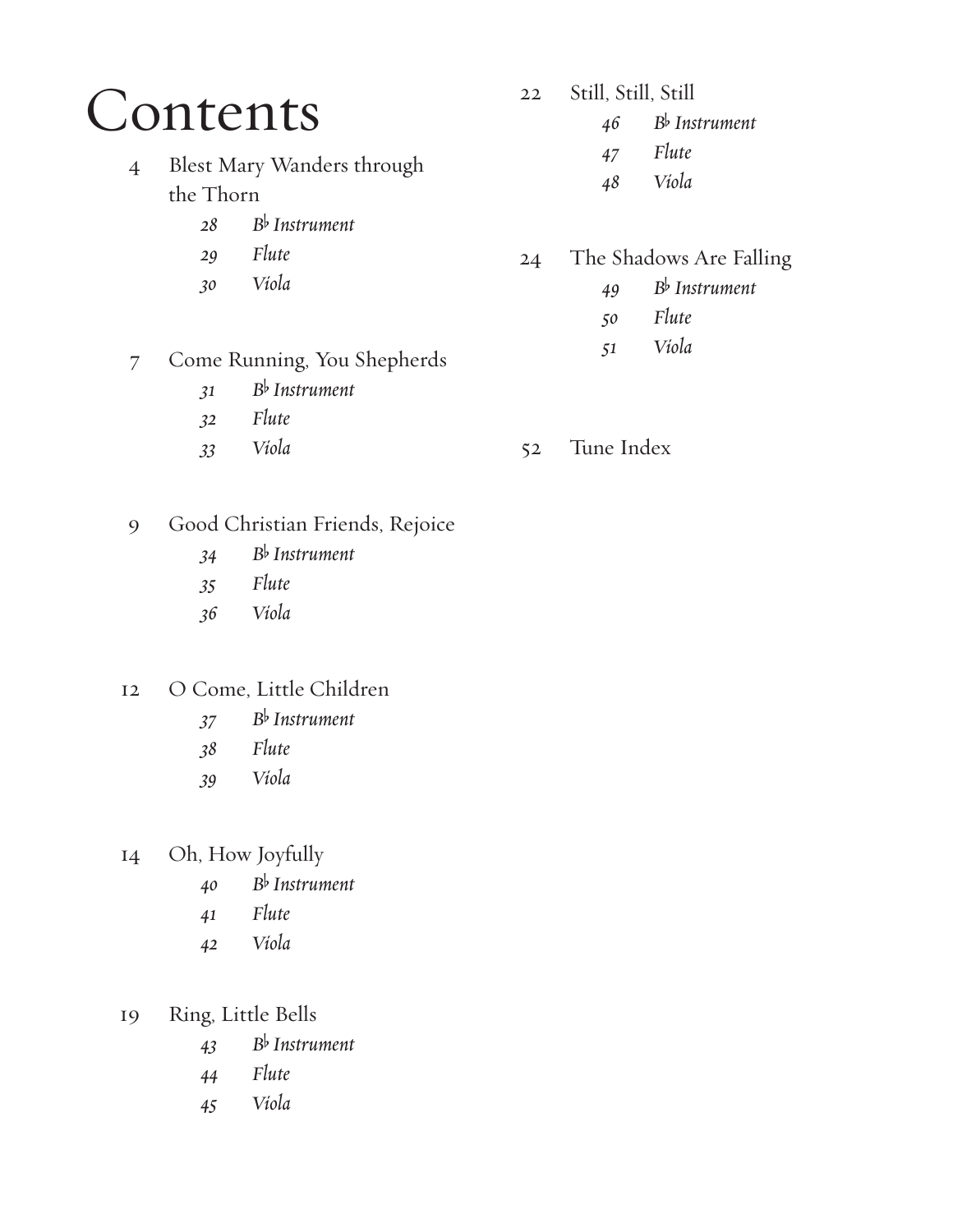#### Blest Mary Wanders through the Thorn

Maria durch ein Dornwald ging setting, Robert J. Powell



Part extractions can be found on pages 28–30.

Tune: Traditional German carol

Setting © 2020 Augsburg Fortress. All rights reserved.

*Oh, How Joyfully: Carols from Austria and Germany for Flute and Keyboard*, by Robert J. Powell, ISBN 978-1-5064-6611-8 Published by Augsburg Fortress. Printed in U.S.A. Duplication in any form prohibited without publisher's written permission.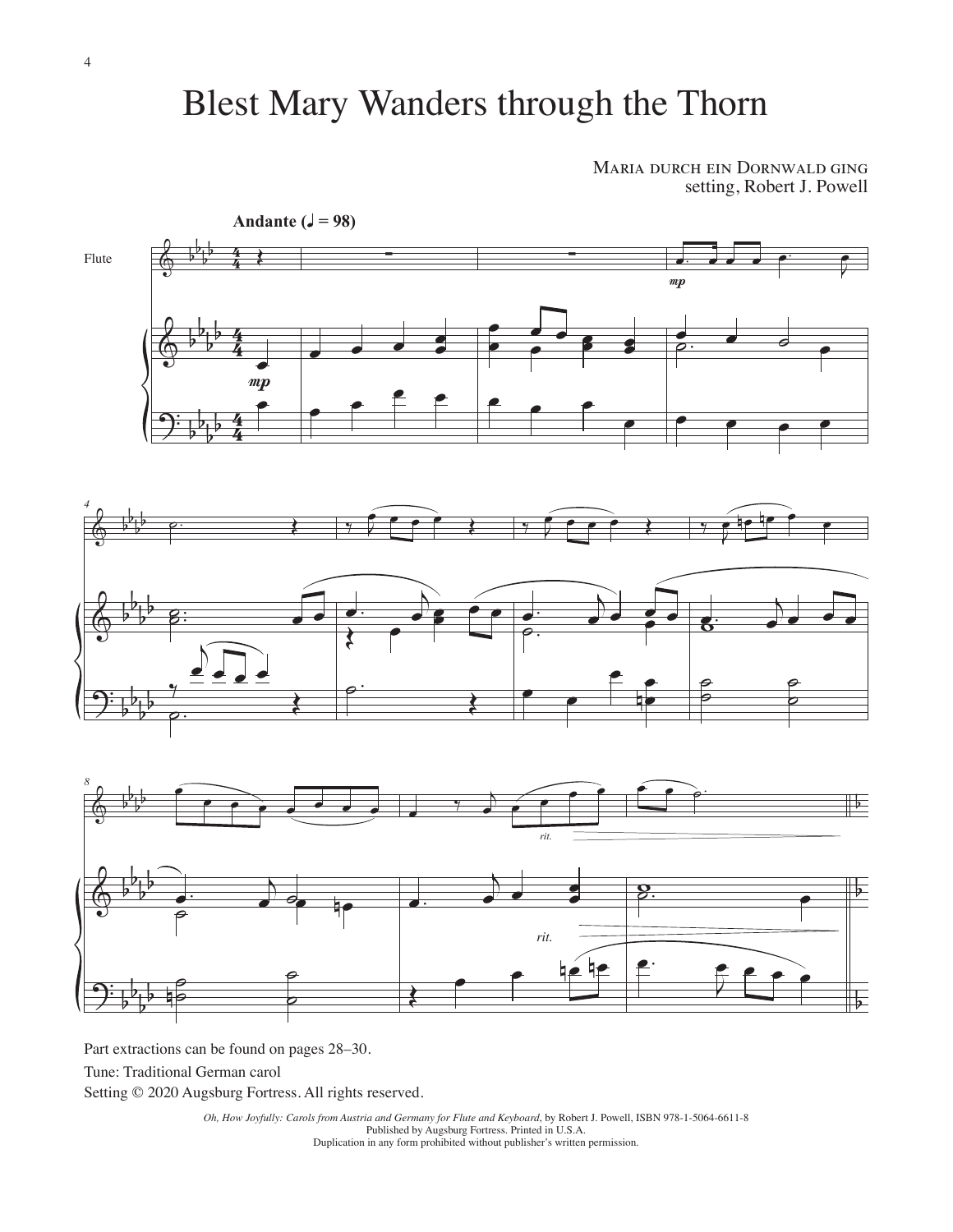## Good Christian Friends, Rejoice

In dulci jubilo setting, Robert J. Powell



Tune: German carol, 14th cent.

Setting © 2020 Augsburg Fortress. All rights reserved.

*Oh, How Joyfully: Carols from Austria and Germany for Flute and Keyboard*, by Robert J. Powell, ISBN 978-1-5064-6611-8 Published by Augsburg Fortress. Printed in U.S.A. Duplication in any form prohibited without publisher's written permission.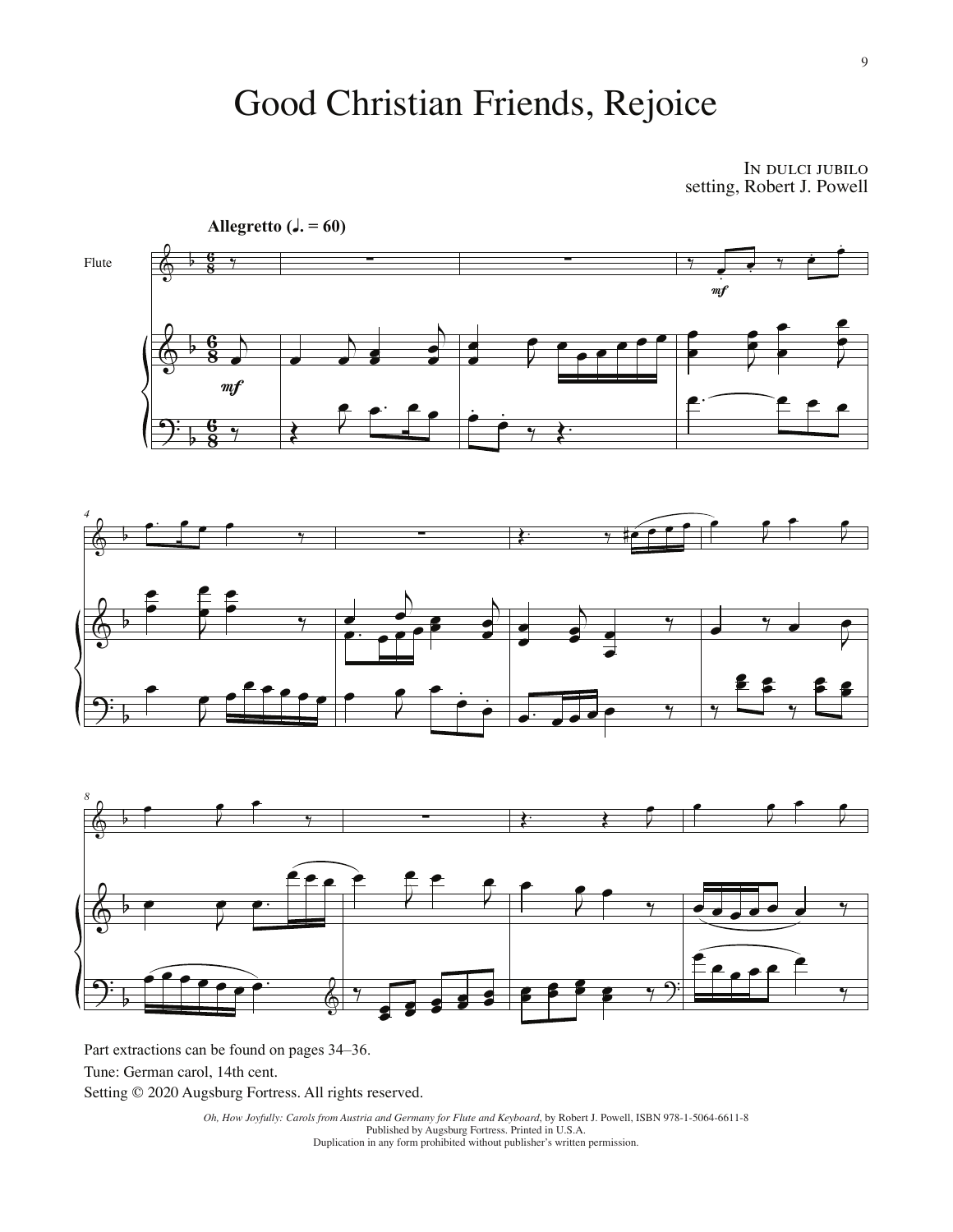## Ring, Little Bells

Kling, Glöckchen setting, Robert J. Powell



Part extractions can be found on pages 43–45.

Tune: German carol, attr. Benedikt Widmann, 1820–1910

Setting © 2020 Augsburg Fortress. All rights reserved.

*Oh, How Joyfully: Carols from Austria and Germany for Flute and Keyboard*, by Robert J. Powell, ISBN 978-1-5064-6611-8 Published by Augsburg Fortress. Printed in U.S.A. Duplication in any form prohibited without publisher's written permission.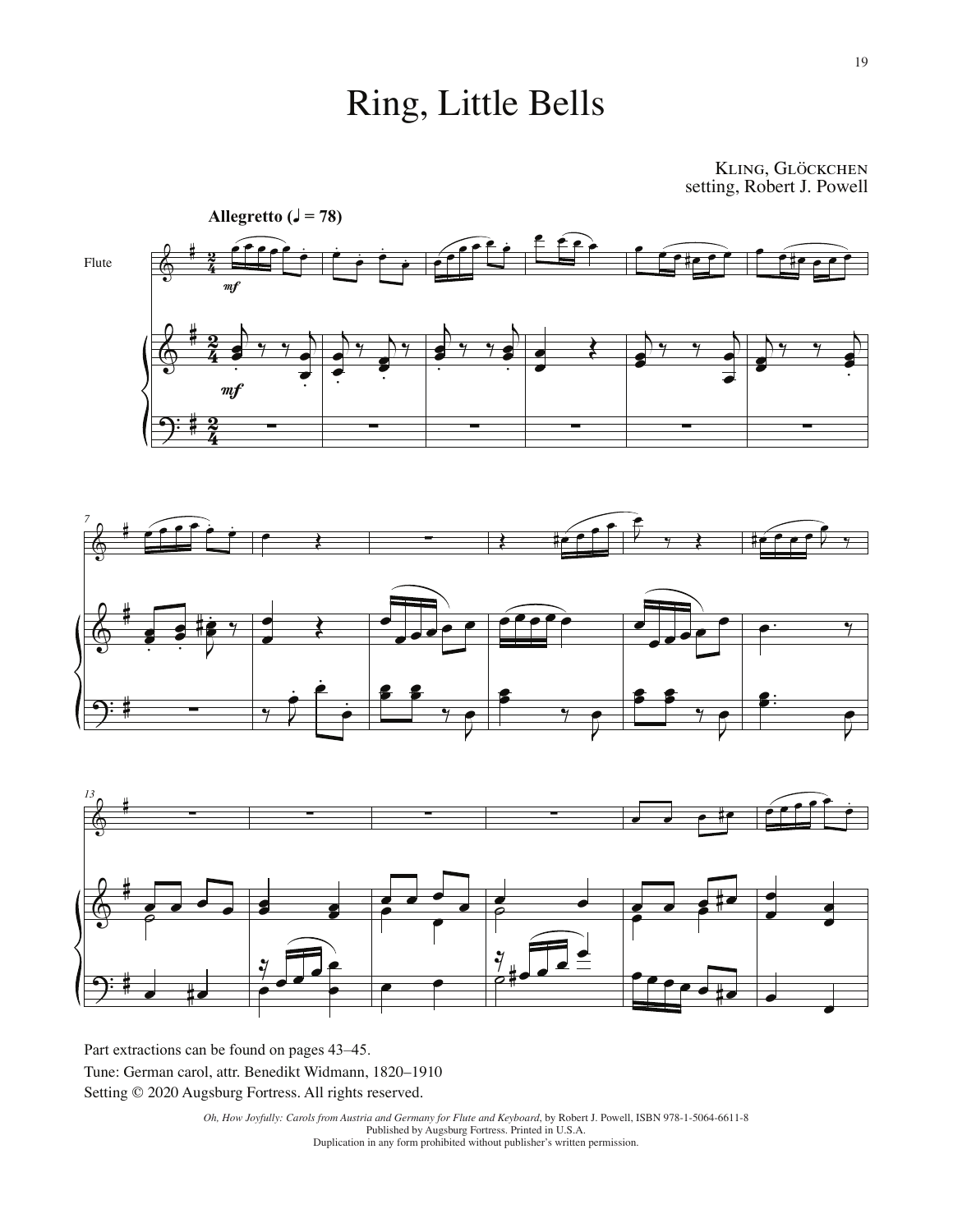28

#### Blest Mary Wanders through the Thorn

Maria durch ein Dornwald ging setting, Robert J. Powell



Tune: Traditional German carol Setting © 2020 Augsburg Fortress. All rights reserved.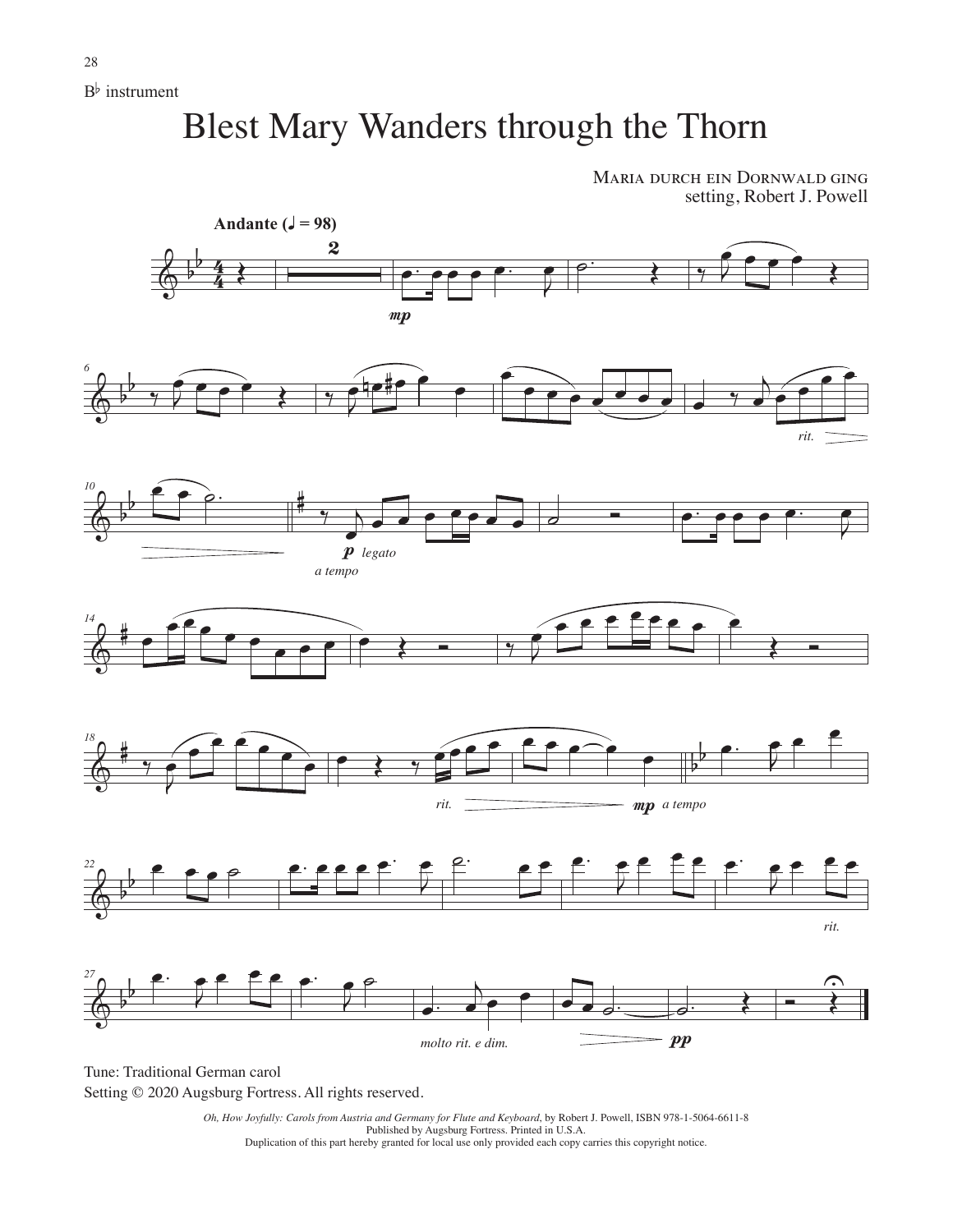## Come Running, You Shepherds

O laufet, ihr Hirten setting, Robert J. Powell



Tune: Silesian carol Setting © 2020 Augsburg Fortress. All rights reserved.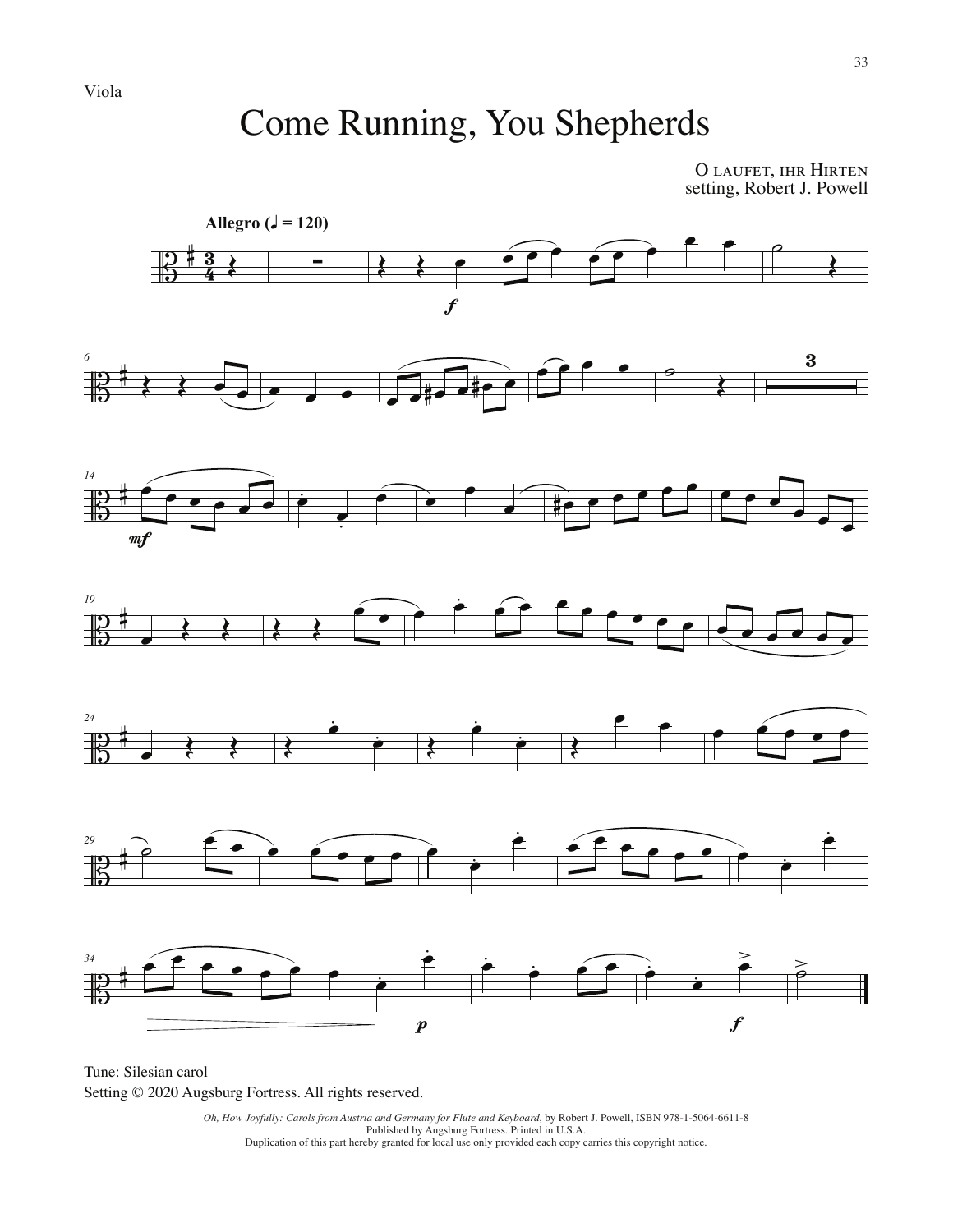#### Good Christian Friends, Rejoice

In dulci jubilo setting, Robert J. Powell

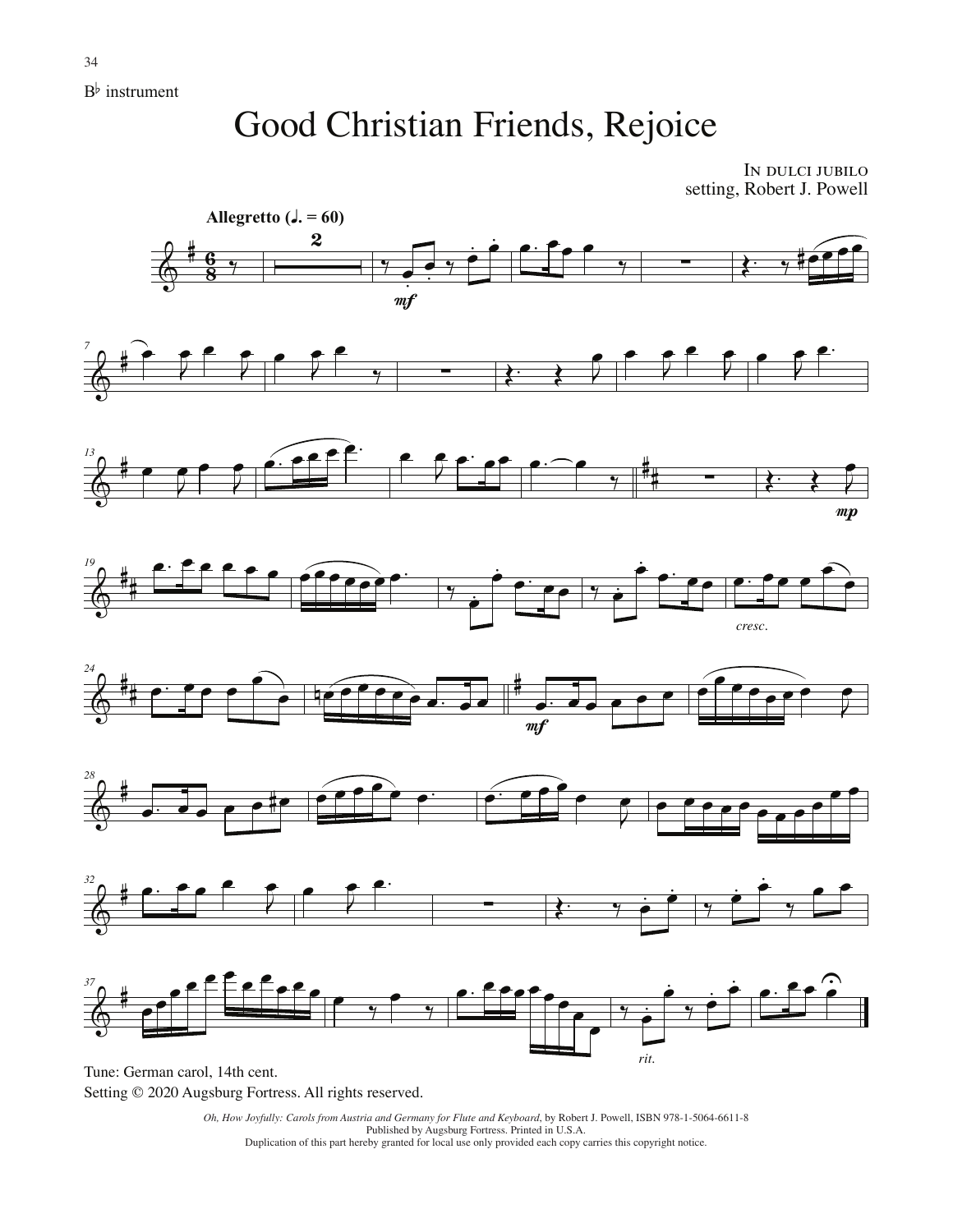# Ring, Little Bells

Kling, Glöckchen setting, Robert J. Powell



Tune: German carol, attr. Benedikt Widmann, 1820–1910 Setting © 2020 Augsburg Fortress. All rights reserved.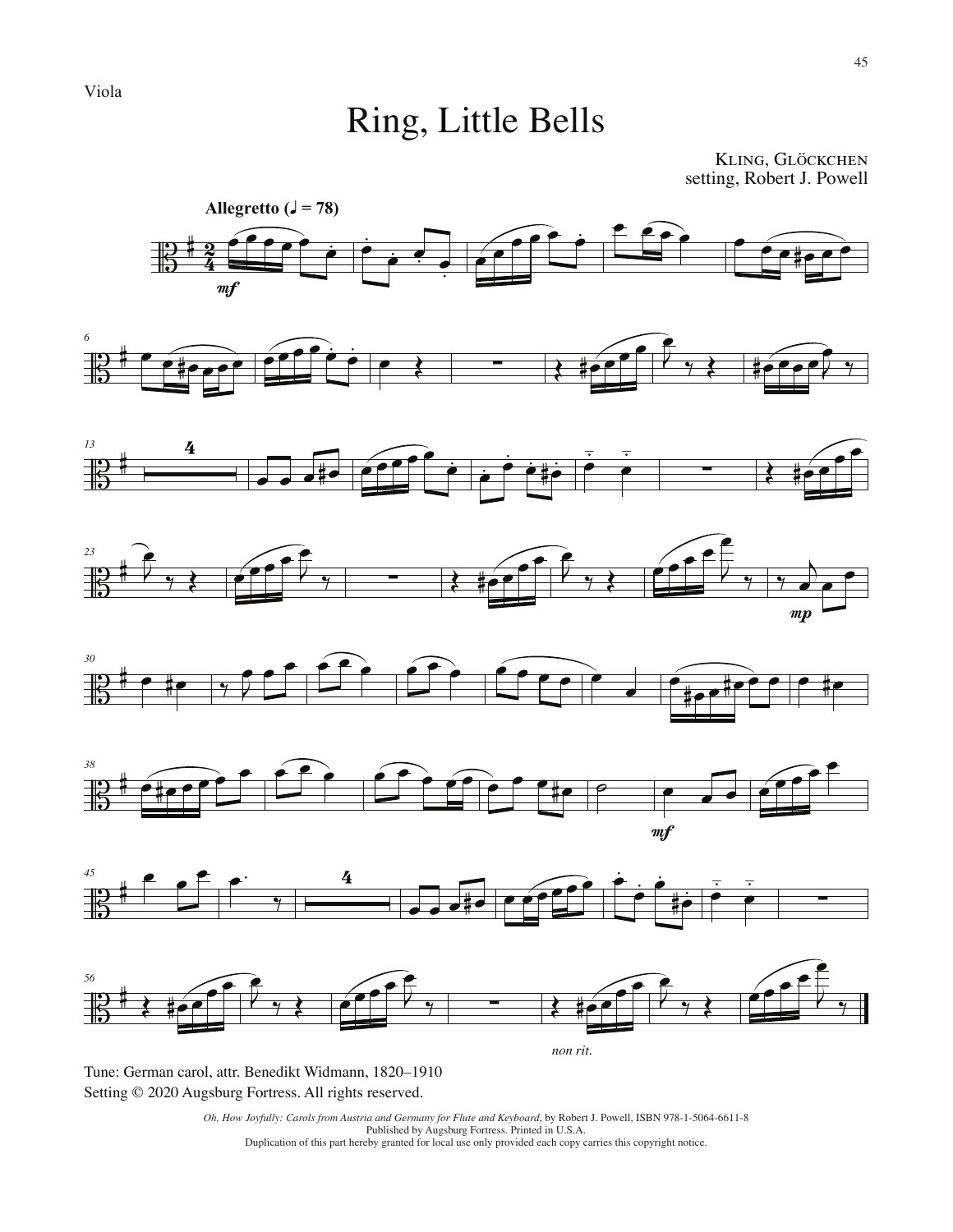#### Still, Still, Still

STILL, STILL, STILL setting, Robert J. Powell













Tune: Austrian carol, 19th cent. Setting © 2020 Augsburg Fortress. All rights reserved.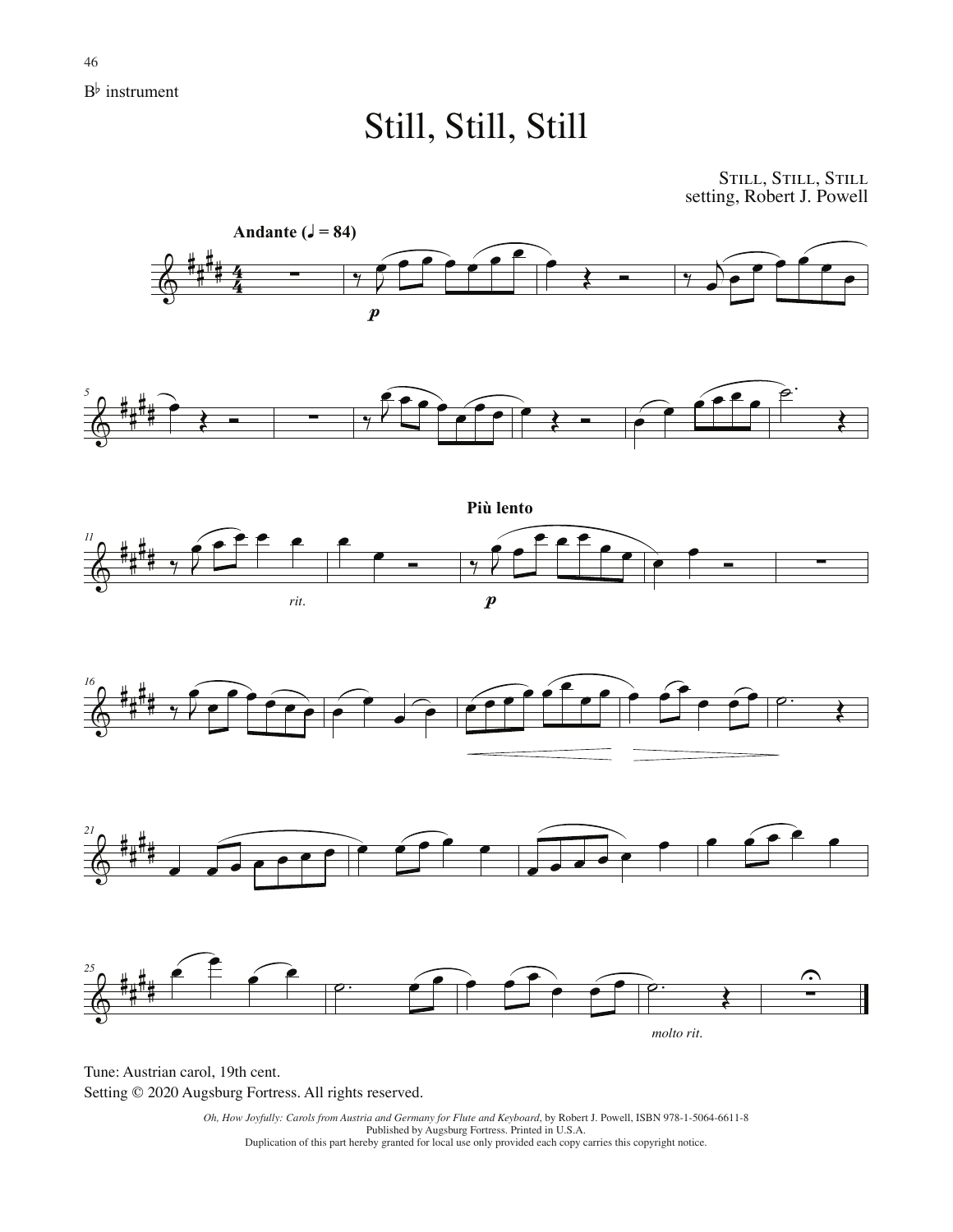## The Shadows Are Falling

Es wird scho glei dumpa setting, Robert J. Powell



Tune: Austrian carol Setting © 2020 Augsburg Fortress. All rights reserved.